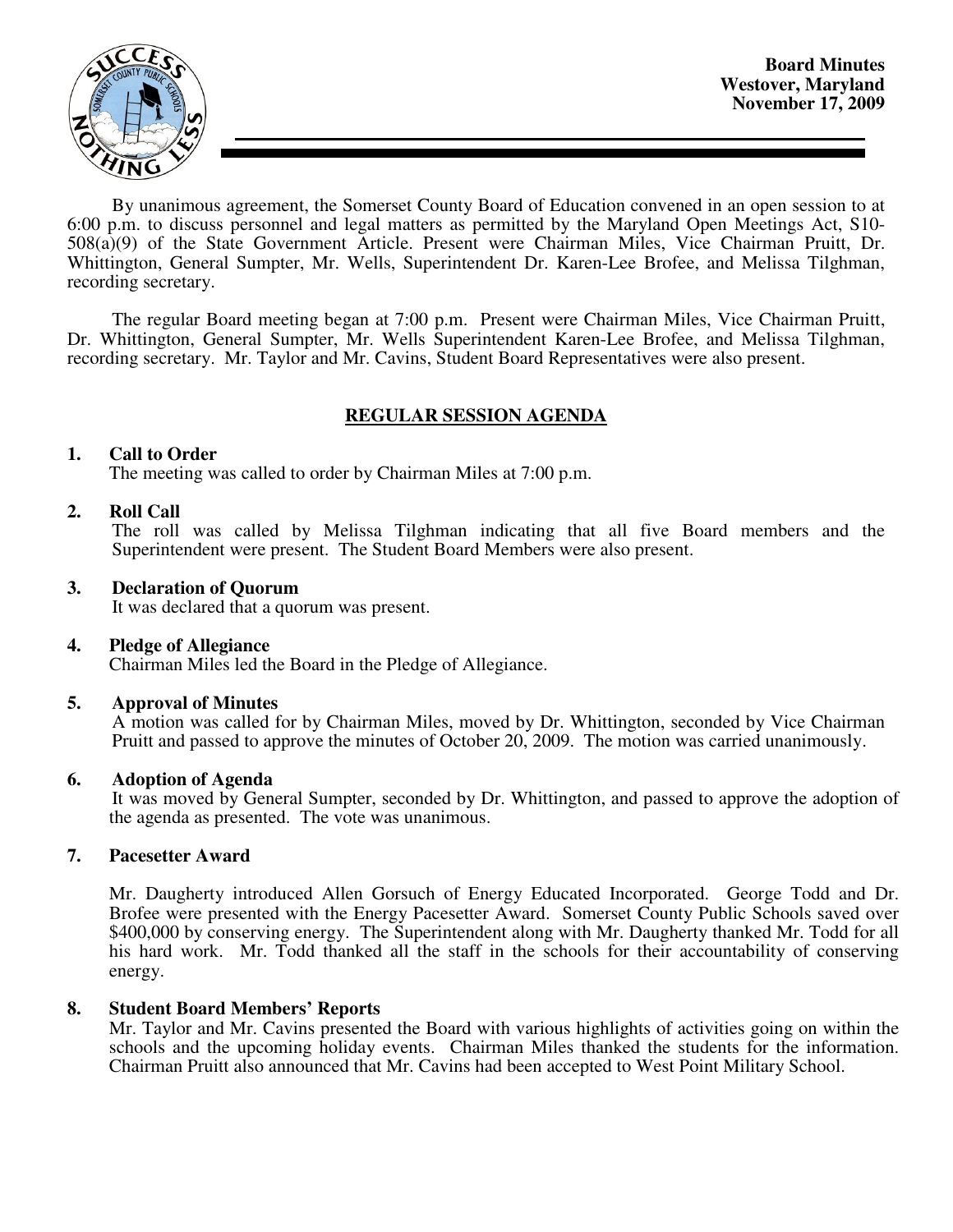# **9. Public Participation**

 Several parents addressed the Board with related concerns about school and student safety at Crisfield High School in regards to a recent field hockey issue. The Board members thanked each parent and assured them that the issue will be looked into.

Mr. Vernall Cottman, of Men in Progress, addressed the Board in regards to a new group that he is a part of. This group is involved in education and has extended an invitation to the Board to call upon them for mentoring, tutoring, etc. Mr. Cottman was thanked by the Board members.

 Mr. Clarence Bell thanked the Board for the energy conservation implementation. Mr. Bell explained that his wife works for SCPS and has implemented conserving energy at home. He continued with how cost effective this savings has been for his family.

### **10. Greenwood Elementary School**

Ms. O'Neal presented the GES School report to the Board. Pre K has been added to the school this year bringing their enrollment to an all time high. The school uniform implementation has been going well and parents seem to be very pleased. For those students having trouble with purchasing uniforms, loaner uniforms are given to the student and returned at the end of the school day.

Students have been engaging in meaningful technology activities and gaining learning experiences through hands on experiments. The focus on cooperative learning is also being practiced.

Ms. O'Neal also stated that balance and consistency continues to be a challenge. GES has had and increase in parent involvement, Math Intervention Program, Fruit and Vegetable Program on Tuesdays and everything is successful due to the great staff. Ms. O'Neal was thanked by the Board for the information.

# **11. OLD BUSINESS**

### **A. Finance**

### **Policy 300-14, Fundraising**

It was moved by Vice Chairman Pruitt, seconded by Dr. Whittington and passed to approve revised Policy #300-14, Fundraising. The vote was unanimous.

### **B. Student Services**

### **Policy #600-34, Bullying, Harassment, or Intimidation**

A motion was called for by Dr. Whittington, moved by General Sumpter and passed to approve Ms. McLaughlin's revised Policy #600-34, Bullying, Harassment, or Intimidation to reflect the revisions made by the Maryland State Department of Education. The vote was unanimous.

### **American Cancer Society**

Ms. Carter introduced Ms. Kathy Decker and Ms. Peggy Merrit, American Cancer Society Volunteers. They have requested the Board's approval to allow Relay for Life back into the schools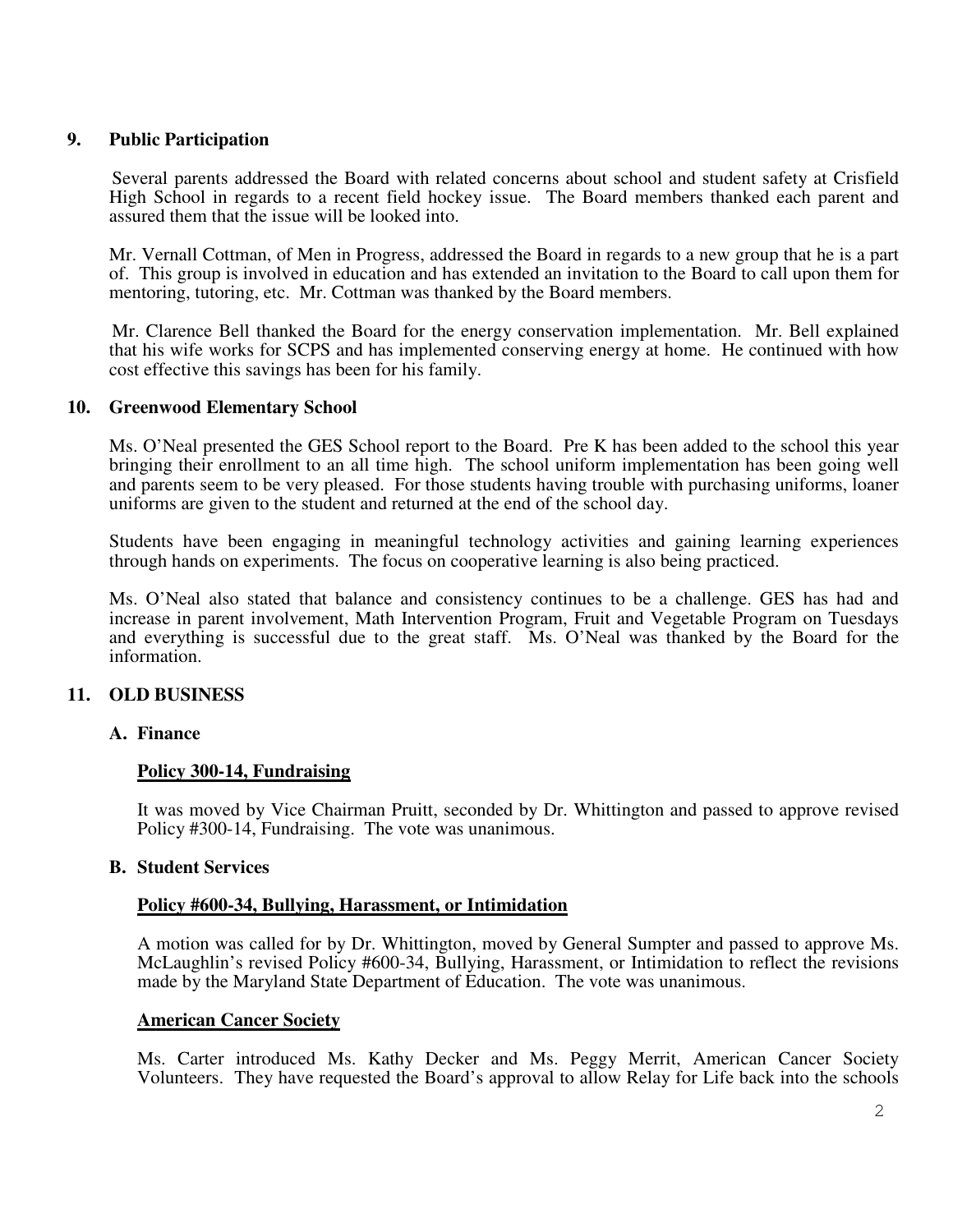along with other collaborative projects on cancer prevention. Ms. Peggy Merritt was concerned with getting the community involved and felt that a community-based carnival held at the Ruritan Field would be a good idea. Ms. Decker and Ms Merrit would like to visit the schools and promote Relay for Life. The Board was also informed of an Incentive Program with Staples that would allow the school system to buy school supplies on a discounted rate. The Superintendent requested the Board's approval to take this information to A&S for discussion.

# **12. New Business**

# **A. Instructional Report**

# **Master Plan Update Responses from MSDE**

Dr. Brofee informed the Board that the responses for the Master Plan Update were accepted by MSDE.

# **System Achievement Report & Update**

Mr. Bloodsworth showed a presentation with a breakdown of student achievement data. The elementary Reading AMO is very close and our Math Performance is close to the state level. At the middle level the reading proficiency has increased dramatically and Somerset's Intermediate Special Education subgroup has improved in reading. Somerset is "A School In Need of Improvement". The middle level Math has increased in proficiency. The data for the high school level showed that Algebra/Data Analysis and English II have improved slightly.

Other measures of AYP include attendance which is 94.9 at the elementary level, 93.5 at the middle, and 77.17 and the high school level.

Mr. Miles questioned students' attitudes in taking HSAs. Mr. Bloodsworth's stated that elementary schools offer incentives to get students motivated. Dr. Whittington questioned the problem that  $8<sup>th</sup>$ graders seem to be having,

Mr. Pruitt questioned the high school attendance, but high school attendance is not a factor when considering AYP.

# **B. Finance**

# **Monthly Finance Report**

Ms. Miller presented the monthly finance report to the Board. Chairman Miles thanked her for the information.

# **Food Service Report**

Ms. Miller presented the food service report to the Board. The Board questioned the reasons for the decrease in lunch participation. General Sumpter requested a revenue report showing the decrease or increase in student lunch sales. Vice Chairman Miles stated that a survey should be developed asking the students what they wanted for lunch. Dr. Whittington questioned the commodity prices. Ms. Miller explained that commodity prices have increased to balance the decrease in sales.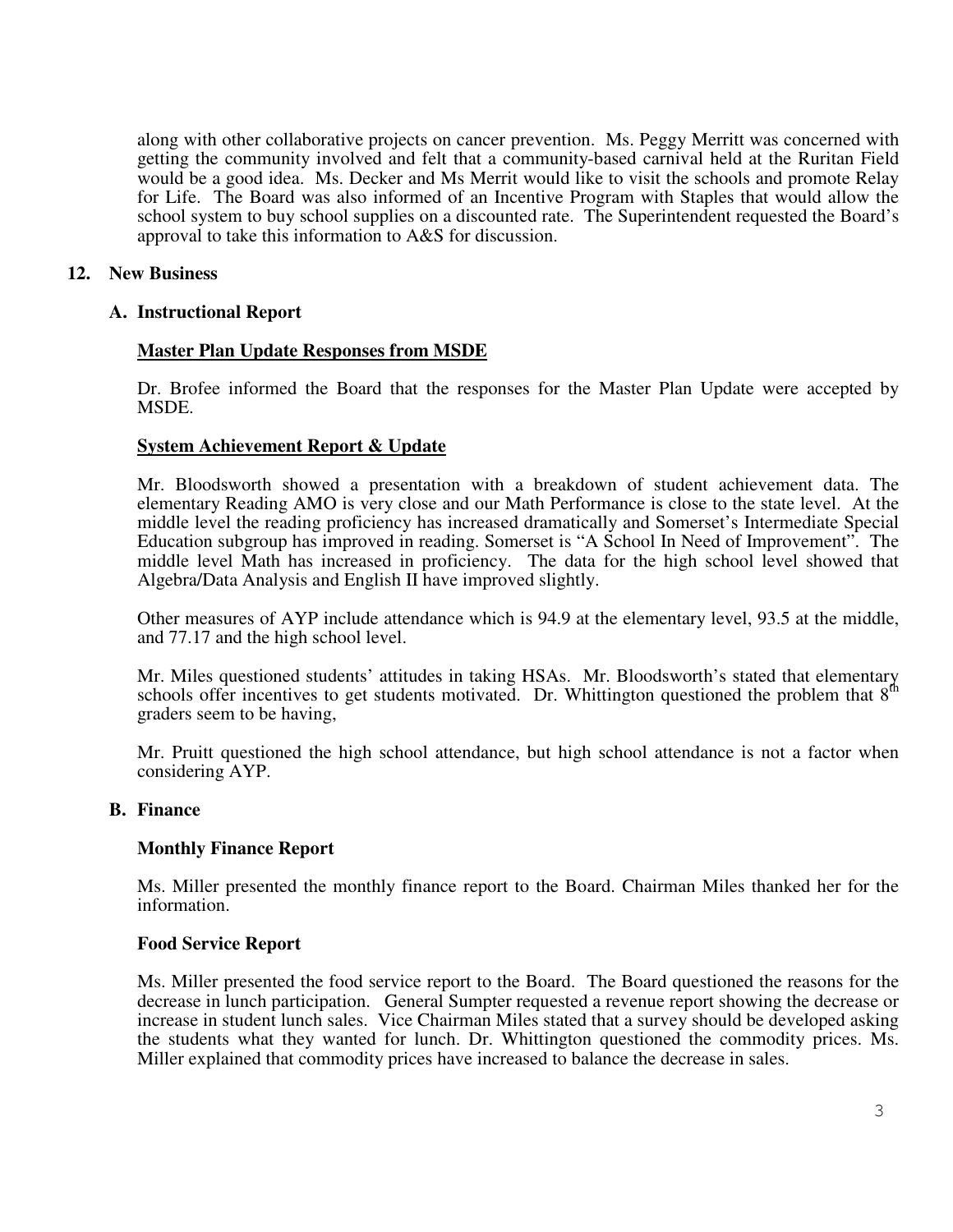# **FY2011 Budget Process and Calendar**

Ms. Miller presented the FY2011 Budget Process and Calendar to the Board members. There will be four scheduled public input sessions, the creation of a budget blog has been added to our website and the Superintendent has Parent for Coffee which gives parents the opportunity to respond on certain issues including the budget. The request of the news reporters to help spread the word was also extended.

A motion was called for by Chairman Miles, moved by Vice Chairman Pruitt, seconded by General Sumpter and passed to approve Ms. Miller's FY2011 Budget Process and Calendar. The motion was carried unanimously.

# **Legislative Audit Status**

Ms. Miller presented the audit to the Board members and the Superintendent.

# **C. Technology Presentation**

Ms. Smoker showed the Board a presentation on Ed-Line. This is a professionally designed website where parent's and teachers will have access to. Parents will have access to actual assignments that were given in class, there will be one log-in which will give parents access to all their children in SCPS. Teachers are being trained now and in early December information will be uploaded. Chairman Miles feels that we are moving into the right direction and showed concern as to how many parents have access to computers at home. He didn't want any students to miss out on this opportunity. Mr. Wells feels that teacher/student face to face is more beneficial for a student. He also voiced concern that parents are being forced to purchase computers that they may not be able to afford.

Chairman Miles thanked Ms. Smoker for her report.

# **D. Policies**

Mr. Lawson presented revised policies, #700-39, Title IX Non Discrimination Policy and policy #700-43, Employment of Foreign National to the Board for their review and study. Mr. Lawson is looking for approval at the next Board meeting. Dr. Whittington questioned the female discrimination regarding sports. The Superintendent referred him to the Athletic Policy.

# **E**. **Transportation and Facilities**

# **WAHS Renovation Contract Approval**

A motion was called for by Vice Chairman Pruitt, seconded by Dr. Whittington and passed to approve Valued Carpet's contract for the WAHS Renovation Contract. The vote was unanimous with all Board members in agreement.

# **Request to Move WAHS to a Full Renovation Project**

Upon the recommendation of the Maryland State Department of Education, it was moved by General Sumpter, seconded by Vice Chairman Pruitt and passed to approve Mr. Daugherty's request to move WAHS to a Full Renovation Project. The vote was unanimous.